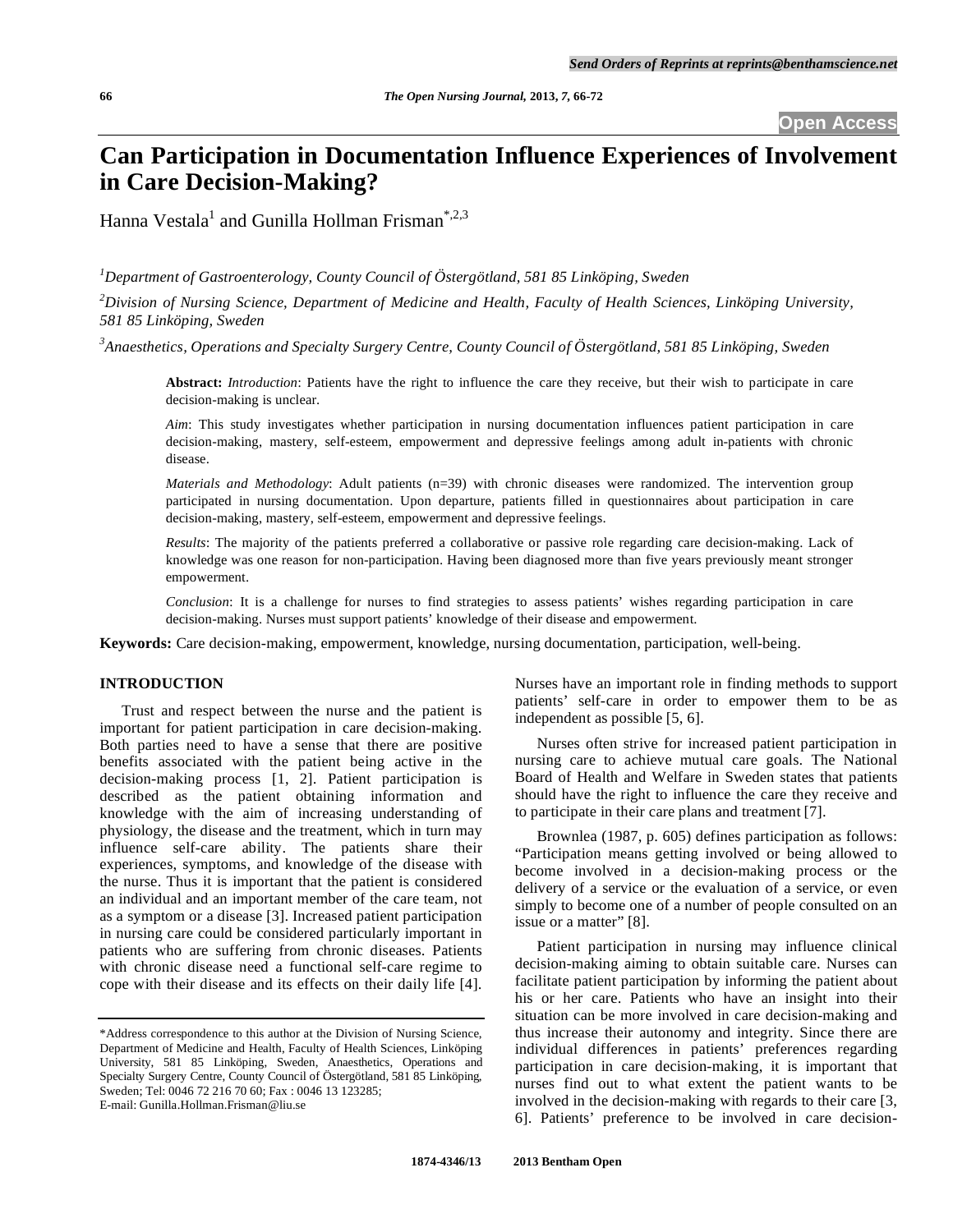making could also vary depending on the type of care and decision. Each time a decision is to be made, nurses need to assess the patients' wish for involvement [9]. The patients' age may also influence the wish to participate in care decision-making [10]. Ekdahl, Andersson and Friedrichsen [10] found that many elderly patients defined patient participation as receiving information about care and treatment. The patients felt that they had to ask for information and in many cases they wanted to leave the decision-making to the physicians and the nurses. Even though patients did not particularly wish to take part in the decision-making, they wanted information and felt that receiving information made them involved in their care.

 Jansson, Pihlhammar and Forsberg [11] found that patients whose care was based on care plans were more satisfied with their care and had a shorter length of stay in the hospital compared with patients whose care was not based on care plans. Further, patients' adherence to the care plan influences patient satisfaction with care, increases patient empowerment, comprehension and confidence. Thus it is important for nurses to find different strategies to involve the patient in the care process [12, 13]. One strategy to achieve participation in care decision-making is to involve the patient in establishing his/her care plan, but there are individual differences as to the extent to which patients wish to participate in care planning [6, 9].

 There are several reasons why nurses have problems involving patients in the care. One reason could be the nurses' competence level which can be a problem for both new, inexperienced nurses as well as for experienced nurses. The nurses may lack the insight that they have to encourage patient participation, and they could also be unaware of the need to work and plan for it [12]. The patients' knowledge about care and treatment, as well as their interest in participation in care decision-making varies. The patients' ability to communicate this knowledge and interest affects how nurses involve them in care decision-making [14]. Another reason could be that nurses feel threatened as professionals by expert patients who have much knowledge about their disease. This can be a particular problem for nurses with less experience as their role in relation to patients with extensive knowledge of their disease has not been clearly defined [4]. The organization and work environment could influence patient participation negatively, one example being lack of continuity. The more time the nurse and patient spend together, the more likely it is that they will develop the kind of relationship where the patient feels confident being involved in the clinical decisionmaking process [5, 12].

 Discrepancies between patients' preferred and actual roles with regards to participation in care decision-making are common, irrespectively of the patients' wishes concerning participation [15].

 Evaluation of patients' preferences regarding their role in clinical decision-making and nursing care thus seems to be difficult [15, 16]. The aim of this study was to investigate whether participation in nursing documentation influenced patient participation in care decision-making, mastery, selfesteem, empowerment and depressive feelings among patients with chronic disease.

# **MATERIALS AND METHODOLOGY**

# **Design**

 This study has an experimental, randomized design. Data was collected between September 2008 and January 2010. All nurses at the ward were informed about the study and the study design at nursing meetings several times before the intervention started to assure reliability. The authors were at the ward twice a week to support and remind the nurses on the design of the study. According to power analysis, 80 patients (power  $80\%$  and  $p<0.05$ ) were ideally needed to conduct the study, since the smaller the measured effect expected, the larger the sample is needed to obtain distinctive results [17]. Thus 80 patient information letters describing the study were prepared and patients who were admitted to a medical ward were consecutively asked by the nurses to participate in the study if they matched the inclusion criteria. The patients who chose to participate were randomised either to a group participating in nursing documentation or to a control group, depending on the content of the patient information letter. Therefore the study was blinded and nurses could not ascertain which patient information letter the patient received.

 The study intervention meant that during their stay in the ward, the patient participated in the nursing documentation together with their nurse. General health status, care goals, and care plans were documented by the nurse and the patient together. The documentation was completed daily. The patients received a printed copy of his/her nursing record and documentation was changed according to the patients' comments utilizing documentation standards. The nurses used a laptop computer to complete all nursing documentation, to facilitate patient presence and direct documentation in the patient record. However, in some cases when the patient was isolated because of a contagious disease this was not possible. In these cases, a discussion took place between the patient and the nurse and a printed copy of the patient record was given to the patient for corrections.

# **Data Collection**

 The study environment was a medical ward with patients who had the following chronic conditions; diabetes, inflammatory bowel diseases, liver disease, coronary artery disease and chronic obstructive pulmonary diseases. Inclusion criteria were living with the chronic disease for more than one year, ability to read and write Swedish, and no established or observed cognitive problems. Seventy patients were asked to participate, of whom 24 declined participation. They did not have to declare any reason for non-participation. Some questionnaires were not returned and some questionnaires were not completed accurately  $(n=5)$ . A total of 41 patients filled in the questionnaires. Two questionnaires were submitted without recognition of belonging to the intervention group or control group. Therefore, these questionnaires were excluded and the total sample was 39.

# **Questionnaires**

 Upon departure, a demographic sheet, a Likert scale with five response categories for rating present well-being and the following questionnaires were used: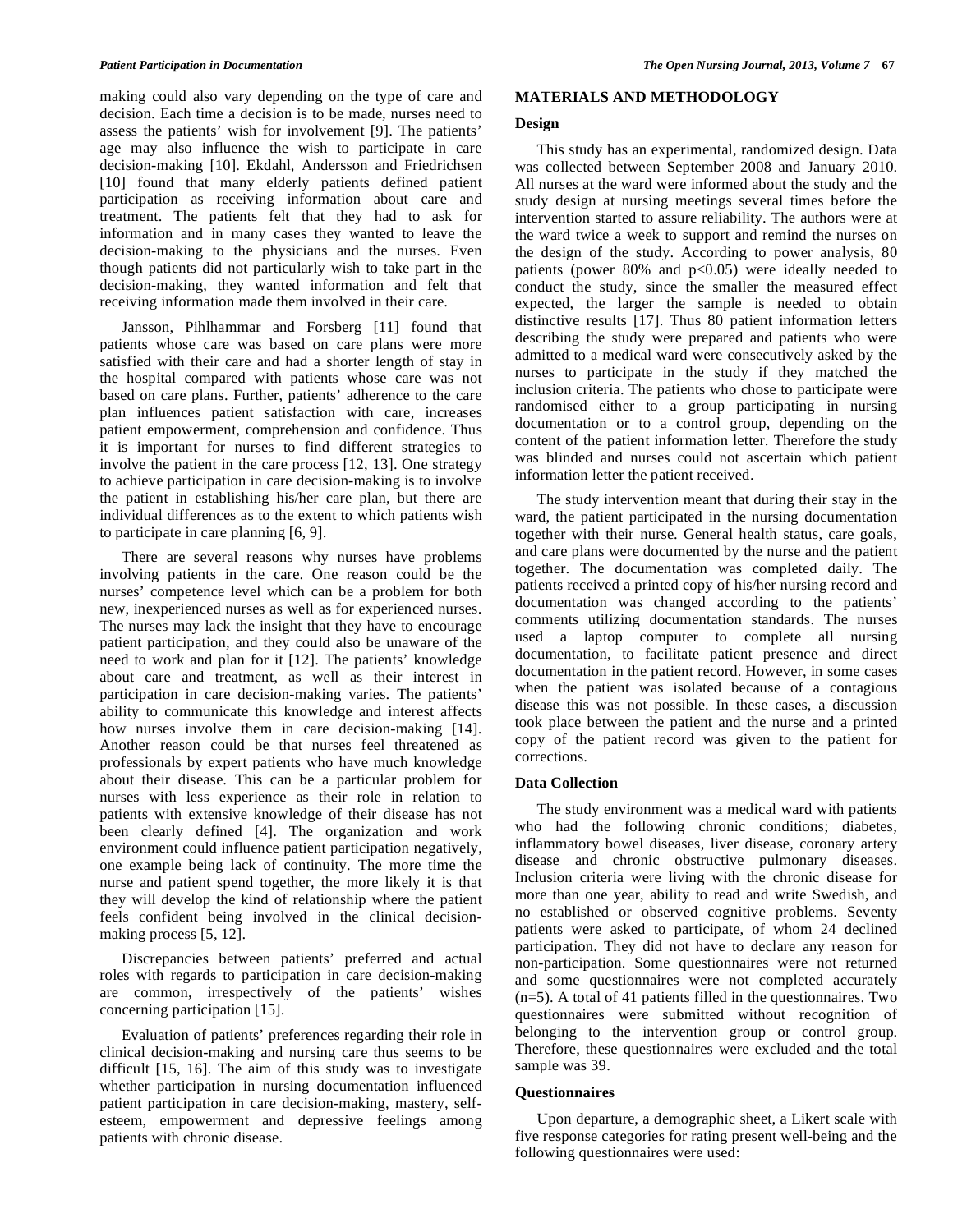The Control Preference Scale (CPS), developed to measure how clinical decisions are made among patients with life-threatening disease was used. It consists of two questions, one about the patients' preferred role and one about the patients' actual role in clinical decision-making. Both questions are followed by five statements about the degree of control the patient wishes to have on his/her care, ranging from an active role *via* a collaborative role to a passive role. The CPS asks the patient to select the statement closest to their preferred role in treatment decision-making to find discrepancies between patients' preferred and actual roles in clinical decision-making [18]. The CPS can also be used to ascertain a patient's preferred role in the nursepatient relationship, as modified by Florin *et al.* (2006) [16]. The CPS has acceptable reliability and validity [16].

 An open-ended question asked the patients if there were further reasons for their non-involvement in care decisionmaking.

 To measure coping ability the Pearlin-Schooler Mastery scale as developed by Pearlin and Schooler (1978)[19], was used. This scale measures individuals' perceived level of control over their lives. The mastery scale is a summative scale ranging from 7, indicating low mastery, to 28 indicating high mastery. The Pearlin-Schooler Mastery Scale is widely used, and has been validated and shown to have high internal consistency, Cronbach  $\alpha$  0.75 [20], and 0.86 [21].

 The Rosenberg Self-Esteem Scale was used to measure self-esteem. The scale ranges from 0-30, and includes 10 itemswith four points ranging from 'strongly agree' to 'strongly disagree'. Scores between 15 and 25 are within normal range; scores below 15 suggest low self-esteem [22]. The scale is widely used, and has been validated, and shown to be reliable in many different contexts [23].

 Empowerment was measured using the Swedish Version of the Diabetes Empowerment Scale (Swe-DES), as developed by Leksell *et al*., (2007) [24]. It was modified to cover all chronic diseases approved by its creator. The Swe-DES consists of 23 items, with four subscales, each measuring the following; subscale 1; goal achievement, subscale 2; self-awareness, subscale 3; stress management, and subscale 4; readiness to change. The scales range from strongly disagree (1) to strongly agree (5) where a higher value indicates stronger empowerment. The instrument has proven internal consistency by a Cronbach  $\alpha$  ranging from 0.68 to 0.91 for the subscales, and 0.91 for the total scale [24].

 The Center for Epidemiologic Studies Depression Scale (CES-D) was used to measure current level of depressive symptoms (20 items) during the past week, ranking items from 0-3 points. Higher scores indicate more depressive symptoms, although this does not necessarily indicate clinical depression [25]. A suggestion is that 28 points or more should indicate depressive feelings [26]. The CES-D is designed to study the relationship between depression and other variables in general population surveys. The CES-D has good validity and the reliability coefficient is  $\alpha$  0.80 [25].

# **Ethical Considerations**

 This study was approved by the Regional Ethical Review Board, Linköping, Sweden Dnr: M74-08*.* Written informed consent was obtained from patients who chose to participate in the study. Participation was voluntary; participants were informed they could end participation at any time and that their care was not influenced by participation in the study.

# **Data Analysis**

 Descriptive data was analysed using frequencies, percentages, mean and standard deviations, median and range. The Student t-test was used for age and the number of years since patients had received their diagnosis. The Mann-Whitney U-test was used to find significant differences between the two independent groups. The Chi-square test was used to find associations between independent variables in the sample, and due to the small and unevenly distributed sample size, Fisher's Exact Test was used. The Spearman rank correlation test was used for correlations. When analysing patients' preferred and perceived roles in care decision-making the five factors in the CPS scale were categorised into either an active, collaborative or a passive role, as suggested by Degner *et al*. (1997) [18]. The sample was split into groups according to the patients' preferred and perceived active/collaborative/passive roles. Each role was analysed separately and comparisons were made between the role the patient wanted and the role he/she perceived themselves to have had during their stay in the ward. Since the retirement age in Sweden is 65 years this was chosen as a cut-off for analysing age differences. The sample was divided into two groups: 1) patients who had lived with a diagnosis for less than five years, 2) patients who had been diagnosed more than five years previously. The two groups living with the diagnosis for less than five years and more than five years, respectively, were compared related to the participation role and empowerment. The significance level was set to p<0.05. Analysis was performed using the statistical computer software program PASW Statistics 18 (SPSS Inc).

# **RESULTS**

 In this study, 18 of the 39 patients participated in nursing documentation during their stay in the medical ward. The total sample (19 women and 20 men) had a mean age of  $57 \pm$ 21 years. The mean age of the intervention and control groups was  $56 \pm 21$  and  $57 \pm 20.5$ , respectively. There was no statistical difference between the intervention and control group with regard to sex, civil status, education, occupation or living environment (Table **1**).

 Regarding well-being, 76.2% of the patients in the control group answered that they felt "fairly well" or better, compared to 70.6% in the intervention group, with no significant difference.

 No significant difference was found between the intervention and the control groups with regard to patients' preferred and perceived roles in participation in care decision-making (Table **2**). The preference for an active, collaborative or passive role in decision-making was not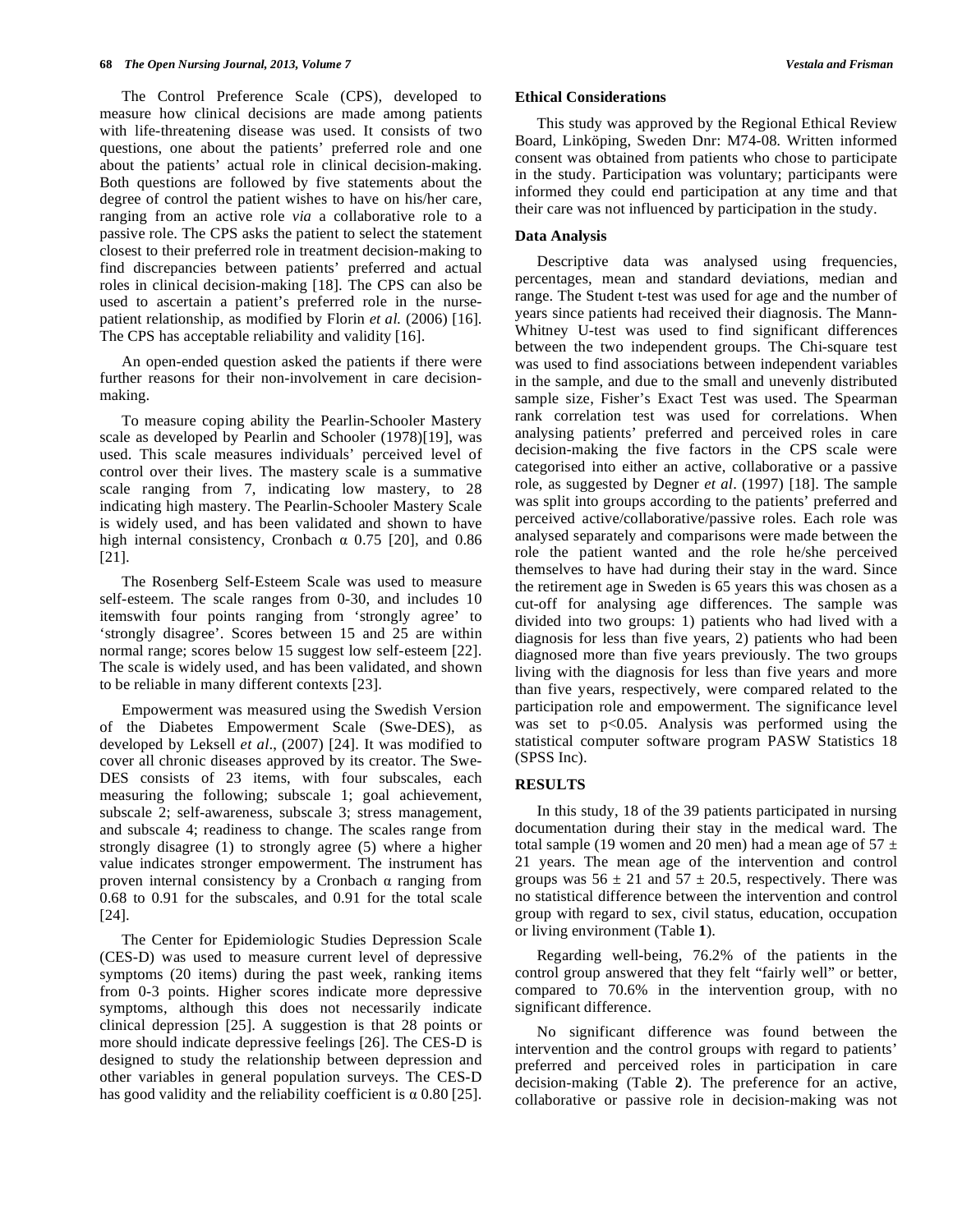#### **Table 1. Descriptive Data of the Participants in the Study (n=39), Intervention (n=18), Control (n=21)**

|                                     | <b>Total Sample</b><br>$n\left(\frac{0}{0}\right)$ | <b>Intervention Group</b><br>$\mathbf n$ | <b>Control Group</b><br>$\mathbf n$ | p-Value  |  |  |  |  |  |
|-------------------------------------|----------------------------------------------------|------------------------------------------|-------------------------------------|----------|--|--|--|--|--|
| Age                                 |                                                    |                                          |                                     |          |  |  |  |  |  |
| $Mean + SD$                         | $56.8 \pm 20.6$                                    | $56.2 \pm 21.2$                          | $57.3 \pm 20.6$                     | ns       |  |  |  |  |  |
| <b>Sex</b>                          |                                                    |                                          |                                     |          |  |  |  |  |  |
| Female                              | 19 (48.7)                                          | 8                                        | 11                                  | ns       |  |  |  |  |  |
| Male                                | 20(51.3)                                           | $10\,$                                   | $10\,$                              | $\bf ns$ |  |  |  |  |  |
| <b>Civil Status</b>                 |                                                    |                                          |                                     |          |  |  |  |  |  |
| Married                             | 14 (35.9)                                          | 9                                        | $\sqrt{5}$                          | ns       |  |  |  |  |  |
| Co-habitant                         | 7(17.9)                                            | $\ensuremath{\mathfrak{Z}}$              | $\overline{4}$                      | $\rm ns$ |  |  |  |  |  |
| In a relationship                   | 1(2.6)                                             | $\frac{1}{2}$                            | $\mathbf{1}$                        | ns       |  |  |  |  |  |
| Single                              | 12(30.8)                                           | $\mathfrak{Z}$                           | 9                                   | ns       |  |  |  |  |  |
| Widow/widower                       | 5(12.8)                                            | $\mathfrak{Z}$                           | $\sqrt{2}$                          | ns       |  |  |  |  |  |
| <b>Education</b>                    |                                                    |                                          |                                     |          |  |  |  |  |  |
| 6 <sup>th</sup> grade (before 1972) | 8(20.5)                                            | $\overline{4}$                           | $\overline{4}$                      | ns       |  |  |  |  |  |
| $9^{\rm th}$ grade                  | 4(10.3)                                            | $\overline{c}$                           | $\overline{c}$                      | ns       |  |  |  |  |  |
| High school graduation              | 18 (46.2)                                          | $\,$ 8 $\,$                              | 10                                  | ns       |  |  |  |  |  |
| University                          | 6(15.5)                                            | $\overline{4}$                           | $\sqrt{2}$                          | ns       |  |  |  |  |  |
| Other education                     | 3(7.7)                                             | $\blacksquare$                           | 3                                   | ns       |  |  |  |  |  |
| Occupation*                         |                                                    |                                          |                                     |          |  |  |  |  |  |
| Work, full-time                     | 8(20.5)                                            | $\overline{4}$                           | $\overline{4}$                      | ns       |  |  |  |  |  |
| Work, part-time                     | 4(10.3)                                            | $\overline{c}$                           | $\overline{c}$                      | ns       |  |  |  |  |  |
| Unemployed                          | 2(5.1)                                             | $\,1\,$                                  | $\,1\,$                             | ns       |  |  |  |  |  |
| Student                             | 3(7.7)                                             | $\mathbf{1}$                             | $\overline{c}$                      | ns       |  |  |  |  |  |
| Early retirement                    | 3(7.7)                                             | $\mathbf{1}$                             | $\sqrt{2}$                          | ns       |  |  |  |  |  |
| Retired                             | 17(43.6)                                           | 8                                        | 9                                   | ns       |  |  |  |  |  |
| <b>Living Environment*</b>          |                                                    |                                          |                                     |          |  |  |  |  |  |
| Rural                               | 6(15.4)                                            | $\sqrt{2}$                               | $\sqrt{4}$                          | ns       |  |  |  |  |  |
| Village                             | 8(20.5)                                            | 3                                        | 5                                   | ns       |  |  |  |  |  |
| City                                | 21 (53.8)                                          | $10\,$                                   | 11                                  | ns       |  |  |  |  |  |
| Metropolis                          | 3(7.7)                                             | $\overline{c}$                           | $1\,$                               | ns       |  |  |  |  |  |

\*Missing data from one-two patients.

affected by sex or educational level or by whether the patient had been in the intervention or the control group.

 Patients who preferred to be active were significantly more active than those who did not wish to be active ( $p<0.05$ ). Patients who preferred a collaborative role had it more often than those who did not want such a role  $(p<0.05)$ . Patients who preferred to be passive were passive more often compared to patients who did not want to be passive (p<0.001). A significant correlation was found between preferring a certain role in care decision-making, and having this role  $(p<0.001, r = 0.69)$ . There was a significant correlation between well-being and wanting to be passive in care decision-making ( $p<0.05$ ,  $r = 0.60$ ). Most of the patients who had perceived themselves as being active in care

decision-making were found in the intervention group  $(p=0.083)$ .

 The preferred role in decision-making was not related to the number of years the patient had been diagnosed with the disease. Exceptions included patients over 65 years of age, where those who had been diagnosed less than five years previously had a more passive role in the decision-making process. Patients over 65 preferred to leave decision-making to their nurses to a greater extent than the patients under 65 years of age ( $p = 0.05$ ).

 Patients were asked to give reasons for not being involved in care decision-making. Ten patients responded and two themes could be identified; trust in the physician and lack of knowledge regarding the disease. Two patients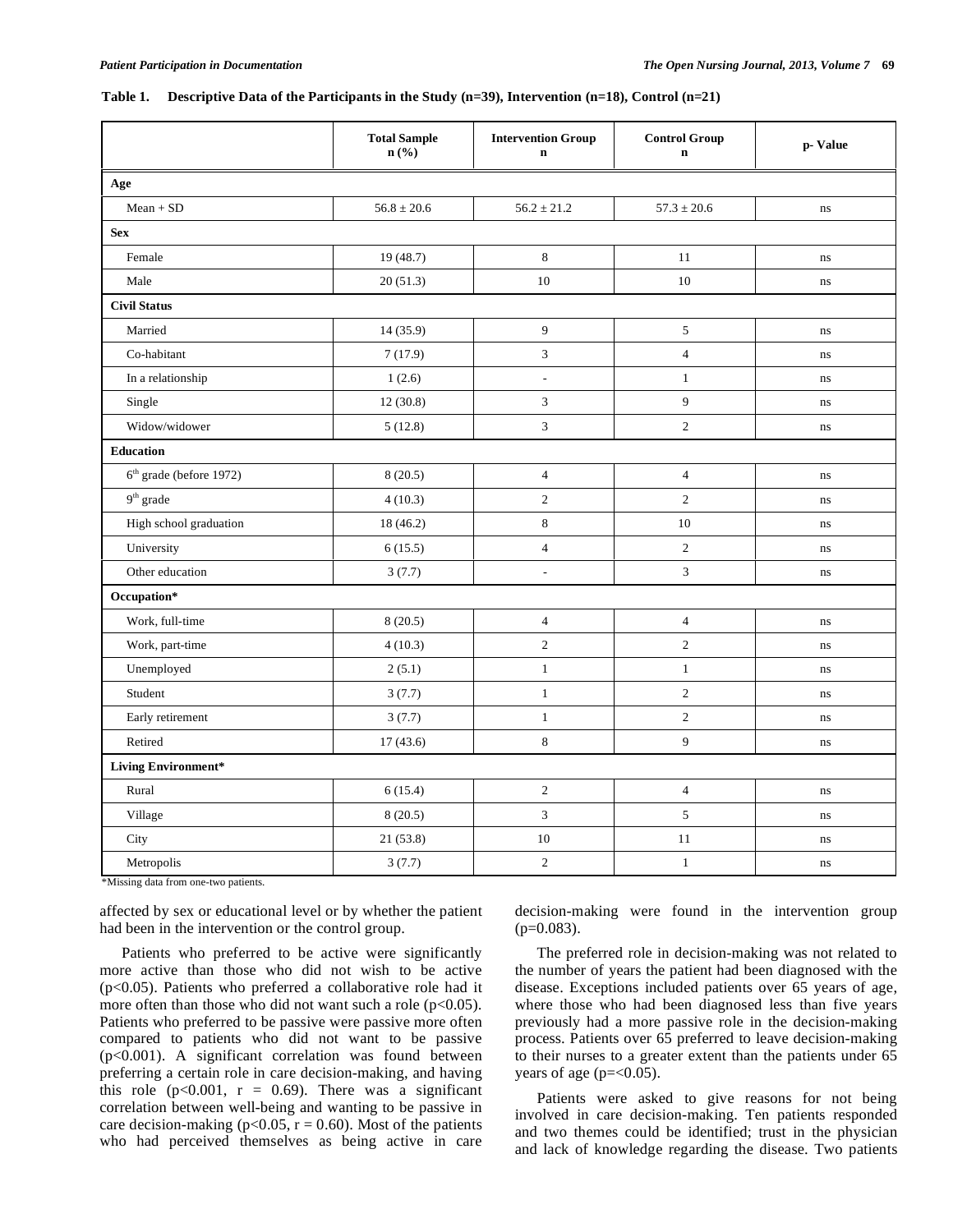|                         | <b>Intervention Group</b>                                                                                                                                                                                                               |                                           | <b>Control Group</b>                      |                                                      | <b>Total Sample</b>                       |                                  |
|-------------------------|-----------------------------------------------------------------------------------------------------------------------------------------------------------------------------------------------------------------------------------------|-------------------------------------------|-------------------------------------------|------------------------------------------------------|-------------------------------------------|----------------------------------|
|                         | <b>Preferred Role</b><br>$\mathbf{n}(\%)$                                                                                                                                                                                               | <b>Perceived Role</b><br>$\mathbf{n}(\%)$ | <b>Preferred Role</b><br>$\mathbf{n}(\%)$ | <b>Perceived Role</b><br>$n\left(\frac{9}{6}\right)$ | <b>Preferred Role</b><br>$\mathbf{n}(\%)$ | <b>Perceived Role</b><br>$n$ (%) |
| Active role             | 1(5.6)                                                                                                                                                                                                                                  | 1(5.6)                                    | 5(23.8)                                   | 3(14.3)                                              | 6(15.4)                                   | 4(10.3)                          |
| Collaborative role      | 10(55.6)                                                                                                                                                                                                                                | 6(33.3)                                   | 9(42.9)                                   | 7(33.3)                                              | 19(48.7)                                  | 13(33.3)                         |
| Passive role            | 6(33.3)                                                                                                                                                                                                                                 | 9(50.0)                                   | 7(33.3)                                   | 9(42.9)                                              | 13(33.3)                                  | 18 (46.2)                        |
| Missing<br>$\mathbf{a}$ | 1(5.6)<br>$-11$ . The contract of the contract of the contract of the contract of the contract of the contract of the contract of the contract of the contract of the contract of the contract of the contract of the contract of the c | 2(11.1)                                   | $-0(0.0)$                                 | 2(9.5)                                               | 1(2.6)                                    | 4(10.3)                          |

**Table 2. The Patients' Rating of their Preferred and Perceived Level of Participation in Care Decision-Making** 

\*Some patients did not answer all questions, leading to missing values.

stated that they thought care decisions were the physician's responsibility.

 No difference was found between the intervention and the control group with regard to mastery or self-esteem. Men in the control group rated themselves as having higher mastery than men in the intervention group  $(p<0.05)$ .

 No statistical difference was identified between the intervention and control group with regards to empowerment. However, patients in the intervention group who had been diagnosed more than five years previously scored higher on the subscales of goal achievement, selfawareness and readiness to change as well as the total Swe-DES score, compared with patients who had been diagnosed less than five years previously (p<0.05). Significant correlations were found in the intervention group between having been diagnosed more than five years previously and higher scores on empowerment  $(p=0.005, r = 0.80)$ , especially on the subscales of goal achievement, selfawareness and readiness to change. In the total sample women had a stronger readiness to change compared to men  $(p=<0.05)$ .

 The women in the control group had a significantly higher risk of depression compared to the men  $(p<0.05)$ . High scores on depression correlated with low scores on stress management  $(p<0.01)$  in the total sample. No significant difference was found regarding age or number of years with diagnosis in the CES-D scores.

# **DISCUSSION**

 Patients with chronic diseases in this study often preferred a collaborative or passive role when offered to participate in the nursing documentation together with their nurse. However, no significant difference was found between the intervention and the control group regarding participation in care decisions.

 Nurses need to be aware of that many patients prefer either a collaborative or passive role when offering them the opportunity to be involved in care decision-making. These results concur with the findings by Florin *et al.* [16], who reported that many patients wanted to play a more passive role than the nurses thought. In a recent study of elderly patients with three or more diagnoses, 35% wanted a more active role and 21% a more passive role than they had [27]. This is in contrast to results in a review by Singh *et al.* [28] who reported that most patients, 49%, prefer a collaborative role however 26% preferred to be active and 25% to be passive [28]. Contrasting results challenge nurses to satisfy

patients' wishes to participate in care decision-making. Nurses need to ask the patients what role they prefer and also assess if the patients need more knowledge on participation in care decisions.

 However, in our study there was a significant correlation between preferring a certain role and having that role which is in accordance with results reported by van den Brink-Muinen *et al.* [9], who found a significant correlation between importance and involvement in care decisionmaking. This was the case even when controlling for socioeconomic factors such as gender, age and education level, as well as severity of the illness. In addition, the study of elderly patients with three or more diagnoses reported a moderate correlation between the preferred and actual role in medical decision-making among 44% of the patients [27]. However, women in the study by van den Brink-Muinen *et al.* [9] reported less involvement in decision-making than men, which not was confirmed by our study or the study by Ekdahl *et al.* [27]. This was probably due to the relatively small samples that were maybe too small to show any significant differences.

 Some patients claimed that they did not have enough knowledge about their disease and treatment to take an active role and participate in care decision-making. This is in line with health care professionals' perceptions of haematology patients' involvement in decision-making. The health care professionals felt that patients had a passive, uncooperative, withdrawn or expert role depending on their knowledge of their disease. Passivity was viewed as a normal behaviour. However, active patients related to information that was not applicable or relevant to their own situation. The expert group, which was unique and motivated, was the smallest group. These patients had relevant knowledge and claimed to be involved in decision-making [14]. It is important that nurses educate patients in order to increase empowerment and mastery, and that they adapt the education to the patients' individual knowledge level. When shifting from a traditional paternalistic standpoint to increased patient autonomy, nurses must support patients in improving awareness of their knowledge about themselves and their bodily reactions [29]. Patients need time, continuity and information to be able to take part in decision-making and to enjoy increased participation [10]. The way information is provided can affect how it is received. However, although health care professionals might think they are empowering patients, subtle messages in their actions and rhetoric can be contradictory, since traditionally the health care professionals are the decision-makers.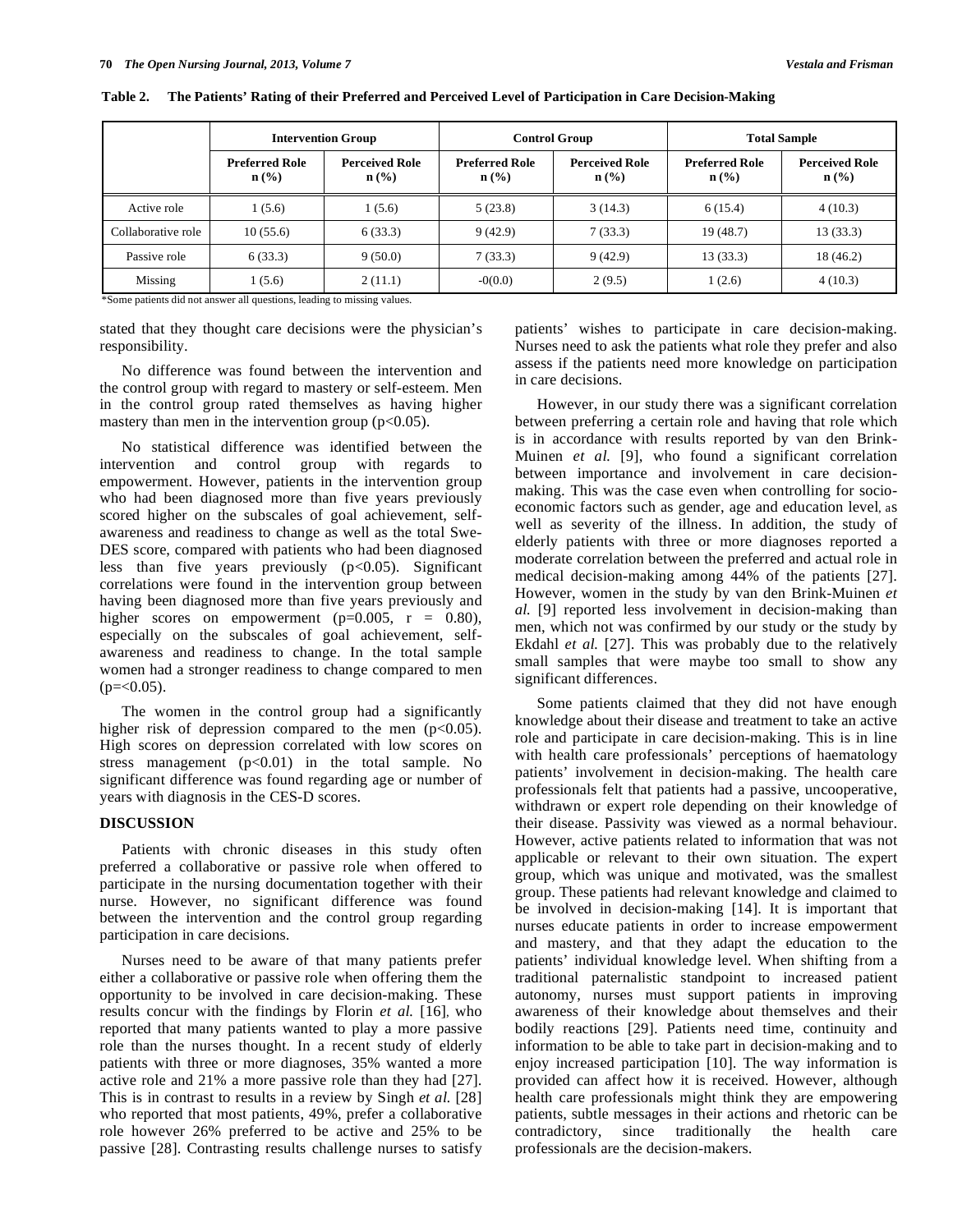One reason for not being involved in care decisionmaking was trust in the physician, which confirms results by other studies of chronically ill patients who felt that the health care team owns the knowledge, has the experience and thus can make wise decisions about care and medical treatment [10, 30, 31]. Nurses and physicians are usually in charge of care decision-making and it may be easier to give advice based on evidence and experience rather than the patient's own experienced situation [32].

 An interesting result was that even though the patients were asked about their relationship to nurses, they said that they felt it was the physicians' responsibility, or that they trusted the physician to make the decisions, when being asked for reasons for non-participation in care decisionmaking. Perhaps patients do not recognise the differences between medical care, nursing care and self-care. Therefore they may have problems understanding their own role in the care team. This insight supports the need for patients to be involved in decisions that influence and support their selfcare. In support of this concept, Chow *et al.* [33] found that patients with a chronic disease need a plan for managing their disease and self-care at home, which could increase the patients' feeling of well-being. Supporting patients to develop their own care plan has also been shown to improve adherence and clinical outcomes [34].

 Stronger empowerment was related to having been diagnosed with a chronic disease for more than five years. Perhaps the patients had found strategies to achieve their goals despite the problems their disease might cause in daily life. Patients who have lived with a disease for many years often have a great deal of experience and knowledge about the disease, which could explain the stronger empowerment. However, having a chronic disease does not necessarily increase the desire to participate in care decision-making [31, 35], some patients may prefer not to be responsible and/or have knowledge about the future when living with a chronic disease.

 Surprisingly, upon discharge from the medical ward, 25- 30% of the patients responded that they had a decreased sense of well-being. Thus, it is important for the health care staff to better explore well-being among patients upon departure. In this study, most patients had a passive role which generates the following reflection; Does partaking in clinical decisions influence the experience of well-being and in turn the health care results among patients with chronic disease?

 To show statistical difference between the groups, power analysis indicated that 80 participants would be needed. The small sample probably affected the results and thus possibilities to draw conclusions. Another aspect is the length of stay that influenced partaking in the intervention and in turn may influence the results. In the medical ward the patients were often seriously ill at the time of admission, which might have influenced the number of patients willing to participate. Calne *et al.* [29] argue that vulnerable and ill patients are not always able to make care decisions. Although participation was voluntary, and reasons for not participating were not sought, some patients openly stated that they did not have the energy to participate. Some patients stated that because of the length and severity of their disease they had already participated in many studies and did

not wish to participate again. Due to staff turnover, all patients matching the criteria were not asked to participate. The nurses who carried out documentation together with patients sometimes felt unsure about how to perform this task, since they normally did this on their own. Computers were not brought into the rooms of patients with contagious diseases due to hygienic considerations. In cases where patients were diagnosed with a contagious disease the strategy for patient participation in nursing documentation was changed and the patients only had to approve the entries in the nursing record. Together, these facts could explain the sample size and the weak statistical differences in the results.

# **CONCLUSION**

 Patients with chronic diseases preferred a collaborative or passive role in care decision-making, sometimes due to a lack of knowledge of their disease. Therefore, nurses need to acknowledge patients' needs for disease knowledge and individually educate patients according to their wishes. The strategy tested in this intervention - nurses documenting in the nursing record together with the patient - needs to be further evaluated.

### **CLINICAL IMPLICATIONS**

 Nurses need to find strategies to involve patients with chronic disease in care decision-making and planning, since this is a way to improve the clinical outcome and strengthen the patients' empowerment and feelings of control over their life situation. By documenting in the nursing record together with the patient, the patient has the possibility to express his/her thoughts directly, which could facilitate care planning.

# **CONTRIBUTIONS**

Study Design (GHF).

Data Collection and Analysis (HV, GHF).

Manuscript Preparation (HV, GHF).

# **CONFLICT OF INTEREST**

 There is no conflict of interest concerning this manuscript.

# **ACKNOWLEDGEMENTS**

 We thank the patients who participated in the study, the nursing staff at the medical ward where the study was conducted and the County Council of Östergötland, Sweden, for support.

#### **REFERENCES**

- [1] van den Brink-Muinen A, van Dulmen SM, de Haes HC, Visser AP, Schellevis FG, Bensing JM. Has patients' involvement in the decision-making process changed over time? Health Expect 2006; 9(4): 333-42.
- [2] Sahlsten MJ, Larsson IE, Sjostrom B, Plos KA. An analysis of the concept of patient participation. Nurs Forum 2008; 43(1): 2-11.
- [3] Eldh AC, Ekman I, Ehnfors M. Conditions for patient participation and non-participation in health care. Nurs Ethics 2006; 13(5): 503- 14.
- [4] Wilson PM, Kendall S, Brooks F. Nurses' responses to expert patients: the rhetoric and reality of self-management in long-term conditions: a grounded theory study. Int J Nurs Stud 2006; 43(7): 803-18.